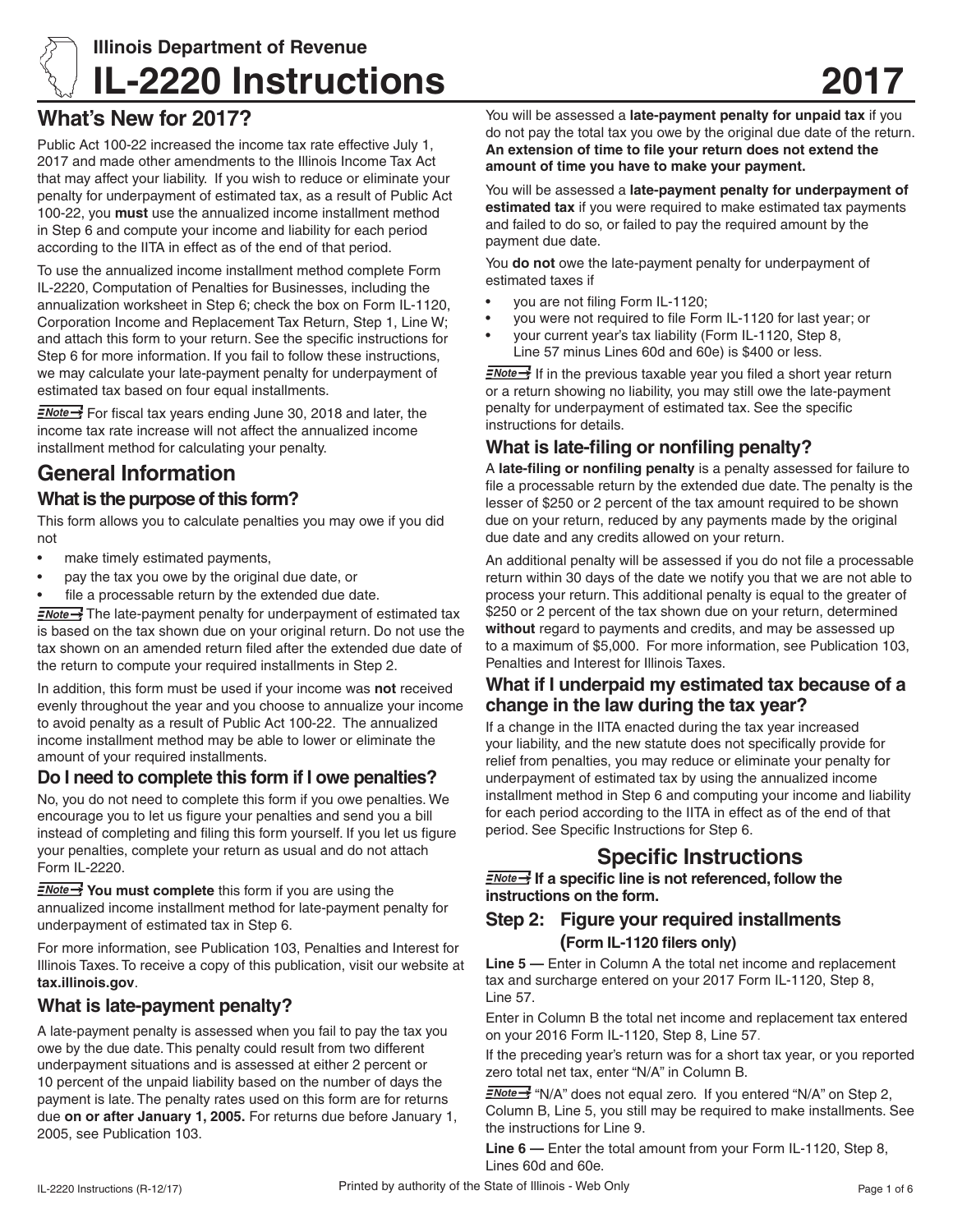**Line 9 —** If Line 7 is \$400 or less, enter "0" and go to Step 3. Otherwise, enter the lesser of Column A, Line 8, or Column B, Line 5. **If you entered "N/A" in Column B, Line 5, enter the amount from Column A, Line 8.**

**ENote** You do not owe the late-payment penalty for underpayment of estimated tax if you made **timely** estimated installment payments equaling at least 90 percent of this year's tax liability or 100 percent of the prior year's tax liability (provided you reported a tax liability in the prior year and it was not a short taxable year). You will still be assessed the late-payment penalty for underpayment of estimated tax if you failed to pay the required installment amount by each installment due date.

**Line 12 —** Enter the amount of your required installment for each due date. For most taxpayers, this is the amount shown on Line 10. (In this case, the total amount of all columns of Line 12 should equal Line 9.) However, if you are annualizing your income, you must complete Step 6 and enter the required installments from Line 50.

**ENote >>** Annualized income installment method: If your income was **not** received evenly throughout the year, or you are a Form IL-1120 fiscal-year filer with a tax year ending prior to June 30, 2018, you may be able to lower or eliminate the amount of your required installments by using the annualized income installment method in Step 6. If you choose to annualize your income in Step 6, you must use this method for all installments.

**Line 13 —** 

- **Gambling withholding:** If you received a Form W-2G, Certain Gambling Winnings, enter the entire Illinois amount of withholding in the quarter in which the gambling winnings were received.
- **Pass-through withholding payments:** If you received an Illinois Schedule K-1-P or K-1-T showing pass-through withholding payments made on your behalf, enter the entire amount in the quarter in which the pass-through entity's tax year ended.

 For example, if your tax year ended on March 31, 2018, and your Schedule K-1-P shows a tax year ending of June 30, 2017, you would put the pass-through withholding payment amount in Quarter 1.

**Line 14 — Quarters 1 through 4 —** Subtract Line 13 from Line 12 and enter that amount here. If this amount is negative, use brackets. If Line 13 is blank or zero, enter the amount from Line 12.

**Lines 15 and 16 —** Complete Lines 15 and 16 of each quarter before proceeding to the next quarter. Follow the instructions on the form.

### **Step 3: Figure your unpaid tax**

**Line 17 —** Enter the total from:

- Form IL-1120, Step 8, Line 57:
- Form IL-1120-ST, Step 8, Line 59;
- Form IL-1065, Step 8, Line 60;
- Form IL-1041, Step 7, Line 53; or
- Form IL-990-T, Step 6, Line 27.

**Line 18a —** Enter the total of all payments you made on or before the original due date of your tax return.

Include overpayment credit(s) carried forward to 2017 from a prior year original or amended return if the prior year return was filed on or before the original due date of your 2017 return. You must also include withholding (including gambling withholding), estimated payments (Form IL-1120-ES) or voluntary prepayments (Form IL-516-I or Form IL-516-B), extension payments (Form IL-505-B), pass-through withholding payments made on your behalf, payments made with a voucher generated by a software program, electronic payments, and payments made with your tax return or "V" vouchers.

nci del 2010.<br>Page 2 of 6 IL-2220 Instructions (R-12/17) **Line 18b — Form IL-1120 filers only:** Add the amounts from Step 2, Line 12, all Columns. Enter the result on Line 18b. All other filers, enter zero.

**Line 18 —** Enter the greater of 18a or 18b.

**Line 19 —** Subtract Line 18 from Line 17. If the amount is

- **positive**, enter the amount here. You owe a late-payment penalty for unpaid tax. Continue to Step 4 and enter this amount in Penalty Worksheet 2, Column C, Line 23.
- **zero or negative**, enter the amount here. If the result is negative, use brackets.

#### **Step 4: Figure your late-payment penalty**

*Use: to figure your late payment penalty for:*

- Penalty Worksheet 1 underpayment of estimated tax.
- Penalty Worksheet 2 unpaid tax.

**ENote You must** follow the instructions in order to properly complete the penalty worksheets.

**Line 20 —** Follow the instructions below for your tax type.

## **Corporations (excluding S corporations)**

Enter your payments, regardless of the type of payment, and the date you made the payment. List the payments in date order. Include any overpayment credit(s) carried forward from a prior year original or amended return.

**ENote** If you **do not** complete Penalty Worksheet 1, only enter payments made and credits received after the original due date of your tax return.

#### **Do not include income tax credits, withholding, or pass-through withholding payments made on your behalf.**

To determine the correct date to enter for overpayment credit(s) carried forward, refer to the instructions below.

If your prior year return that made the election to credit your overpayment against your 2017 tax was filed

 **on or before the extended due date of that prior year return**, your credit is considered to be paid on the due date of your first estimated tax installment for the current year.

> **Example 1:** You filed your 2016 Form IL-1120 calendar-year return on or before the extended due date of that return requesting \$500 be applied against estimated tax. All of your payments were made before the original due date of your 2017 return. Your credit of \$500 will be considered to be paid on April 18, 2017.

> In this case, enter \$500 and a date paid of April 18, 2017, on Line 20.

> **Example 2:** You filed your 2016 Form IL-1120 calendar-year return on or before the extended due date of that return requesting \$500 be applied against estimated tax. Your overpayment includes payments of \$400 you made before the original due date of your return, and a \$100 payment you made on July 3, 2017. A credit of \$400 will be considered to be paid on April 18, 2017. The remaining \$100 credit will be considered to be paid on July 3, 2017.

> In this case, you will enter two credits on Line 20. One for \$400 reporting a date paid of April 18, 2017, and another for \$100 reporting a date paid of July 3, 2017.

 $\frac{2\text{Note}}{2}$  If all or a portion of your overpayment results from payments made after the due date of your first estimated tax installment, that portion of your credit is considered to be paid on the date you made the payment.

 $\Box$  after the extended due date of that prior year return, your credit is considered to be paid on the date you filed the return on which you made the election.

> **Example 3:** You filed your 2016 Form IL-1120 calendar-year return on December 1, 2017, requesting \$500 be applied against estimated tax. Your credit of \$500 will be considered to be paid on December 1, 2017, because you filed your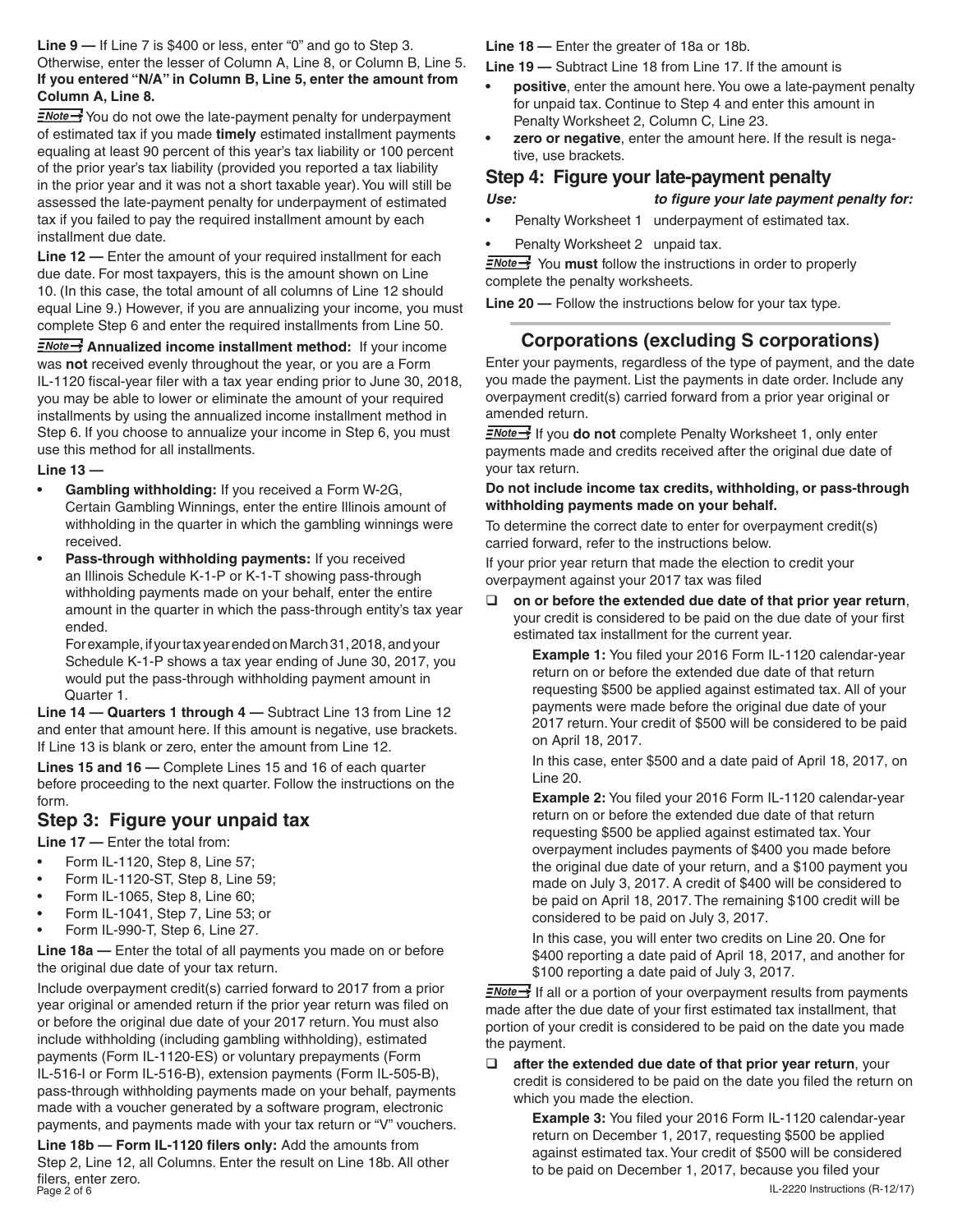return after the extended due date of your 2016 calendar-year return.

In this case, enter \$500 and a date paid of December 1, 2017, on Line 20.

 $\frac{1}{2}$  If you are filing your return after the extended due date, you may only elect to claim an overpayment credit for payments received on or before the date you filed your return. Any payments made after the date you filed that return can only be claimed as an overpayment credit on a subsequent amended return.

### **All other tax types**

Enter any payments made after the original due date of your tax return, regardless of the type of payment, and the date you made the payment. List the payments in date order. Include any overpayment credit(s) carried forward from a prior year original or amended return.

#### **Do not include income tax credits, withholding, or pass-through withholding payments made on your behalf.**

Only include overpayment credit(s) which are considered to be paid after the original due date of your current year tax return. To determine when the overpayment credit(s) are considered to be paid, refer to the following instructions.

If your prior year return that made the election to credit your overpayment against your 2017 tax was filed

- **on or before the extended due date of that prior year return**, do not include the credit(s) on Line 20. Your credit(s) will be considered to be paid before the original due date of the current year tax return. See the instructions for your return for details.
- **after the extended due date of that prior year return**, your credit is considered to be paid on the date you filed the return on which you made the election. If you filed the return on which you made the election after the original due date of the current year tax return, include the credit amount on Line 20.

**Example 1:** You filed your 2016 Form IL-1120-ST calendar-year return late on December 1, 2017, requesting \$500 be applied against estimated tax. Your credit of \$500 will be considered to be paid on December 1, 2017, because you filed your return after the extended due date of your 2016 calendar-year return.

In this case, the credit is considered to be paid before the original due date of your 2017 Form IL-1120-ST, March 15, 2018, and would not be included on Line 20.

**Example 2:** You filed your 2016 Form IL-1120-ST calendar-year return late on July 3, 2018, requesting \$500 be applied against estimated tax. Your credit of \$500 will be considered to be paid on July 3, 2018, because you filed your return after the extended due date of your 2016 calendar-year return.

In this case, enter \$500 and a date paid of July 3, 2018, on Line 20.

 $\equiv$ Mote  $\rightarrow$  If you are filing your return after the extended due date, you may only elect to claim an overpayment credit for payments received on or before the date you filed your return. Any payments made after the date you filed that return can only be claimed as an overpayment credit on a subsequent amended return.

#### **Penalty Worksheet 1 — Late-payment penalty for underpayment of estimated tax (Form IL-1120 filers only)**

If the amount on Line 16 is positive (greater than zero) for any quarter, you may owe a **late payment penalty for underpayment of estimated tax**. Use this worksheet to figure the penalty for any unpaid quarter.

 $\frac{1}{2}$  If you paid the required amount from Line 16 by the due date on Line 11 for each quarter, do not complete Penalty Worksheet 1.

#### **Line 21 —**

**Column C —** Enter the underpaid amount from Line 16 on the first line of the appropriate quarter. Do not enter any overpaid amounts in this column.

**Column D —** Apply to the first unpaid quarter, the payment from Line 20 with the earliest payment date.

Continue applying payments in date order until all unpaid amounts in Column C have been satisfied (Column E is zero or a negative figure for all unpaid quarters) or you have no more payments to apply.

**For quarters two through four:** If you have an overpayment available from the previous quarter (quarters one through three, respectively) in Column E, you may use that amount for the first available payment in the current quarter.

 $\frac{1}{2}$  See the example on the final page of these instructions.

**Column E —** Subtract the payment in Column D from the unpaid amount in Column C.

If this amount is

- positive, complete Columns F through I. Enter this positive (unpaid) amount on the next line in Column C. Continue applying payments in date order until the unpaid amount in Column C has been satisfied (Column E is a negative figure, zero, or you entered "0" in Column D).
- zero or negative, you have paid your tax. Enter the amount here and, if negative, use brackets. Complete Columns F through I.

 $\equiv$ Note  $\rightarrow$  If this amount is negative in the 4th quarter, and the payment date in Column F is after the original due date of the return, apply this overpayment to any unpaid tax shown on Penalty Worksheet 2, Line 23 when figuring your late payment penalty for unpaid tax. See the instructions for Penalty Worksheet 2, Column D.

If you entered "0" in Column D, enter the amount from Column C here, and complete Columns F through I.

**Column F —** Enter the date the payment in Column D was made. If Column D is "0," do not enter a date and skip to Column H.

**Column G —** Figure the number of days from the date in Column B to the date in Column F and enter that number here. This is the number of days the payment was late.

**Column H —** Enter the penalty rate that applies to the number of days you entered in Column G. See the penalty rates listed on Form IL-2220, Page 2, above Penalty Worksheet 1.

If Column D is "0," enter 10 percent (.10).

**Column I —** Figure this amount using the **payment portion** in either Column C or Column D.

If Column D is "0" or if Column E is "0" or a negative figure, multiply Column C by Column H and enter the amount here. Otherwise, multiply Column D by Column H and enter the amount here.

**Line 22 —** Add Column I, Quarters 1 through 4. This is your **late-payment penalty for underpayment of estimated tax.** Enter the total amount here and on Form IL-1120, Step 8, Line 58.

#### **Penalty Worksheet 2 — Late-payment penalty for unpaid tax**

**Line 23 —**

**Column B —** Enter the original due date of your return.

**Column C —** Enter any positive amount from Line 19 on the first line of Column C.

**Column D —** If you completed Penalty Worksheet 1, and you have a negative amount (overpayment) in Column E of the 4th quarter, **and** the payment date shown in the 4th quarter of Column F is **after** the original due date of your tax return, you may apply the overpayment from Line 21, Column E, as the first available payment for Line 23, Column D.

Continue applying unused payments received after the original due date of your tax return from Line 20, in date order until the unpaid amount in Column C has been satisfied (Column E is zero or a negative figure).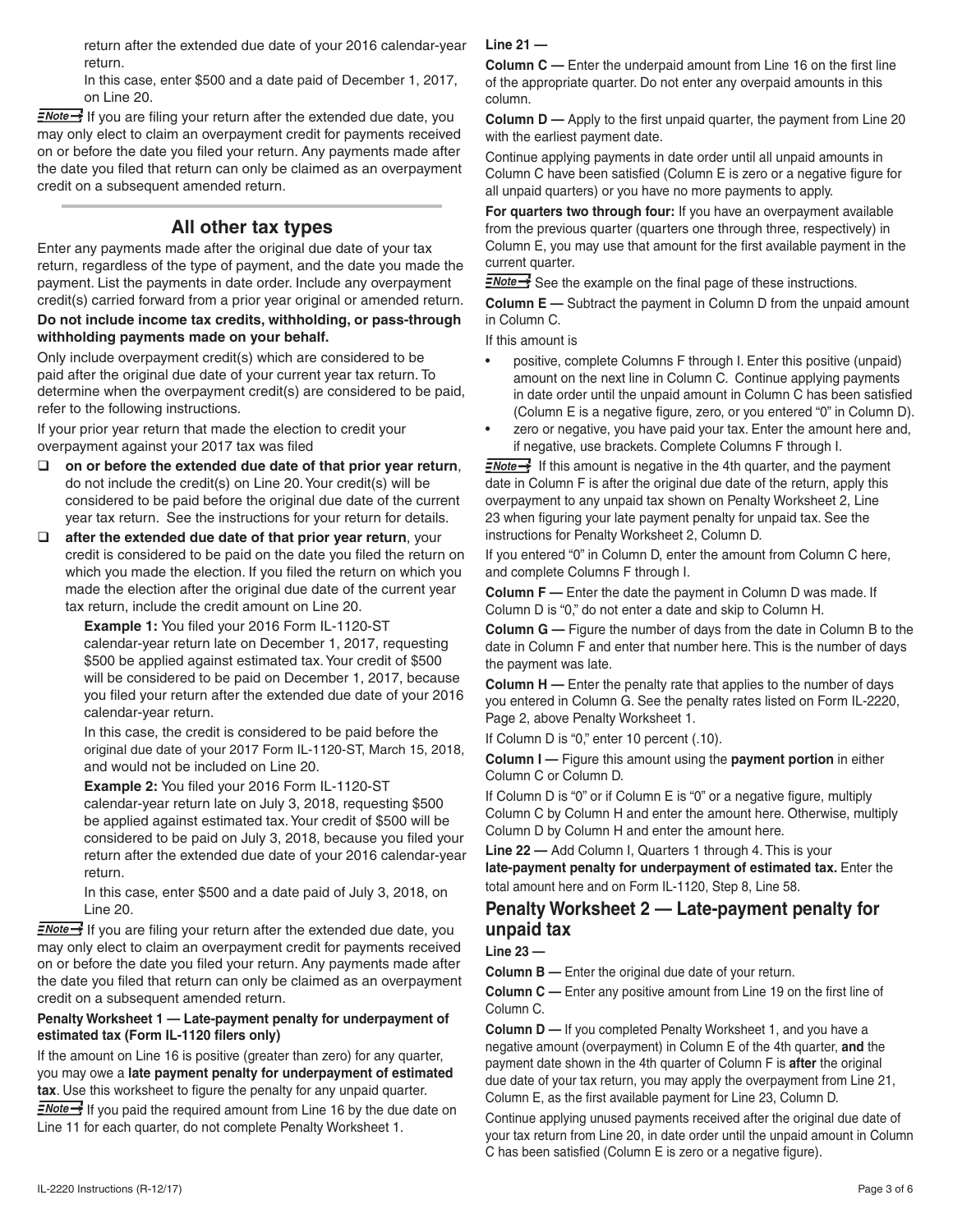If you **did not** complete Penalty Worksheet 1, apply payments received after the original due date of your tax return from Line 20, in date order until the unpaid amount in Column C has been satisfied (Column E is zero or a negative figure).

If you have no more payments to apply and Column C remains unpaid, enter "0" in Column D and complete Columns E through I.

**ENote**<sup>1</sup> See the example on the final page of these instructions.

#### **Complete Columns E through I**

**Column E —** Subtract the payment in Column D from the unpaid amount in Column C.

If this amount is

- positive, complete Columns F through I. Enter this positive (unpaid) amount on the next line in Column C. Continue applying payments in date order until Column E is an overpayment, zero, or you have entered "0" in Column D.
- zero or negative, you have paid your tax. Enter the amount here and, if negative, use brackets. Complete Columns F through I.

If you entered "0" in Column D, enter the amount from Column C here, and complete Columns F through I.

**Column F —** Enter the date of the payment you applied in Column D. If

- you are applying an overpayment from Penalty Worksheet 1, Column E, enter the date that corresponds to that payment, shown on Line 20.
- Column D is "0," do not enter a date in Column F and skip to Column H.

**Column G —** Figure the number of days from the date in Column B to the

date in Column F and enter that number here. This is the number of days the payment was late.

**Column H** — Enter the penalty rate that applies to the number of days you entered in Column G. See the penalty rates listed on Form IL-2220, Page 2, above Penalty Worksheet 1.

If Column D is "0," enter 10 percent (.10).

**Column I —** Figure this amount using the **payment portion** in either Column C or Column D.

If Column D is "0" or if Column E is "0" or a negative figure multiply **Column C** by Column H. Otherwise, multiply **Column D** by Column H and enter the amount here.

**Line 24 —** Add Column I. This is your **late-payment penalty for unpaid tax.** Enter the amount here and on Step 5, Line 28.

#### **Step 5: Figure your late-filing penalty and your total penalties**

Complete Lines 25 through 27 to figure your late-filing penalty **only** if

- you are filing your return after your extended due date; and
- your tax was not paid by the original due date.

Otherwise, you do not owe a late-filing penalty.

**Line 25 —** Enter the amount of tax due from your return. Your tax due is tax, surcharge, and pass-through withholding you owe on behalf of your members minus any payments made on or before the original due date and credits.

**Line 28 —** Enter your late-payment penalty for unpaid tax from Line 24.

**Line 29 —** If your annual tax return shows that you have an

overpayment (before any amount to be carried to the next year's estimated payments), enter that amount as a negative number.

balance due, enter that amount as a positive number.

| Form -     | <b>Overpayment Line -</b> | <b>Tax Due Line-</b> |  |  |  |
|------------|---------------------------|----------------------|--|--|--|
| IL-1120    | Step 8, Line 62           | Step 8, Line 66      |  |  |  |
| IL-1120-ST | Step 9, Line 62           | Step 9, Line 66      |  |  |  |
| IL-1065    | Step 9, Line 63           | Step 9, Line 67      |  |  |  |
| IL-1041    | Step 7, Line 56           | Step 7, Line 60      |  |  |  |
| IL-990-T   | Step 6, Line 30           | Step 6, Line 34      |  |  |  |

**Line 30 —** Add Lines 27, 28, and 29. This is your total tax and penalty amounts. This amount may not match the overpayment and may reduce any available amount to be credited to a subsequent period, or the total amount due on your original tax return.

If Line 30 shows a balance due and you wish to pay your calculated penalty amounts, pay the amount shown here. Otherwise, we will send you a bill.

### **Step 6: Complete the annualization worksheet for Step 2, Line 12**

You should complete this worksheet if your income was **not** received

evenly throughout the year and you choose to annualize your income. You also should complete this worksheet if your tax year ends prior to June 30, 2018 and you need to use the annualized income installment method in order to reduce or eliminate an underpayment of estimated tax penalty resulting from amendments enacted under Public Act 100-0022. If you complete this worksheet, check the box on Form IL-1120, Step 1, Line W, and attach this form to your return. Beginning with Column A, complete Lines 31 through 50 of each column.

**ENote** You must complete all lines of Columns A through D in order to use this worksheet. If you fail to complete **all** lines of Step 6, Lines 31 through 50, Columns A through D, we may disregard your election to annualize your income and calculate your late-payment penalty for underpayment of estimated tax based on four equal installments.

If the IITA was amended during your tax year and changed how you compute your net income or tax, and the amendment does not provide relief for taxpayers who computed their estimated tax obligations following the old law, use the old law to compute your net income and tax for each period ending before the date the amendment became law.

 $\frac{1}{2}$  Public Act 100-0022 does not provide relief for taxpayers who computed their estimated tax obligations for periods ending prior to July 6, 2017 (the effective date of Public Act 100-0022) using the prior law. Therefore, for estimated tax installments due prior to July 6, 2017, you may compute the amount of the required installment using the 5.25 percent (.0525) tax rate and disregard the other amendments enacted under Public Act 100-0022. For installments due on or after July 6, 2017, you must take into account all of the amendments enacted under Public Act 100-0022 (including the tax rate increase) to correctly compute the amount of your required installments. See Line 39 instructions to determine your correct tax rate for each required installment.

**Example:** If an income tax credit was repealed by law, effective June 22, 2017, for tax years ending on or after December 31, 2017, and the credit was reinstated July 30, 2018, for tax years ending on or after December 31, 2018, a calendar-year taxpayer could use the credit to reduce the tax liability on the 2017 Form IL-2220, in Columns A and B, Line 39, but not for Columns C or D.

The credit could be used again on the 2018 Form IL-2220, in Column D, Line 39, but not Columns A and B. The credit may be used in Column C of the 2018 Form IL-2220 only if the income used to compute the liability on Line 39 is the annualized amount for the first eight months of the year on Line 36. The credit may not be used if the annualized income for the first six months of the year on Line 33 is used, because the law restoring the credit was not in effect as of June 30, 2018.

**Line 31 —** In Columns B through D, calculate and enter the **net** income that would have been shown on Form IL-1120, Step 5, Line 39, if you had completed a 2017 Form IL-1120 for the first three months, the first six months, and the first nine months of the tax year.  $\frac{2}{5}$  Net income from Form IL-1120, Step 5, Line 39, is base income after apportionment and Illinois net loss deduction (during applicable years).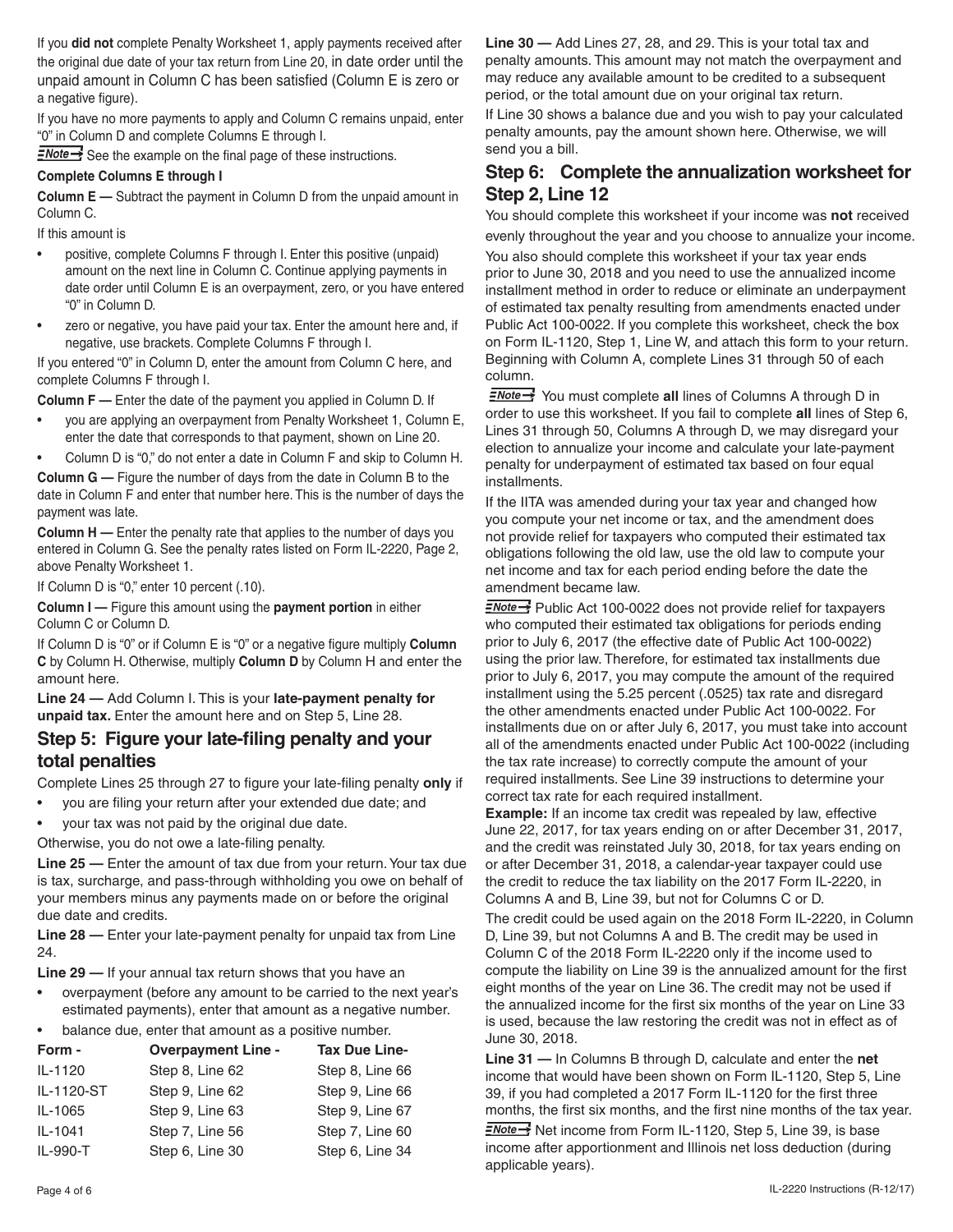**Line 34 —** In Columns A through D, calculate and enter the **net** income that would have been shown on Form IL-1120, Step 5, Line 39, if you had completed a 2017 Form IL-1120 for the first three months, the first five months, the first eight months, and the first eleven months of the tax year.

 $\frac{2\text{Note}}{2}$  To avoid a common mistake, ensure you have completed all columns of Lines 31 through 36, as applicable. If you complete this step, do not leave these lines blank. If you have no net income to report in a column on Lines 31 or 34 or amounts to enter in a column on Lines 33 or 36, enter "0" on the applicable lines. Failure to comply with this requirement may result in further correspondence and a delay in the processing of your return.

**Line 38 —** Using the net income on Line 37, calculate and enter in each column the total net replacement tax that would have been shown on Form IL-1120, Step 8, Line 52, if you had completed a 2017 Form IL-1120 for each period.

**Line 39 —** Using the net income on Line 37, calculate and enter in each column the total net income tax that would have been shown on Form IL-1120, Step 8, Line 55, if you had completed a 2017 Form IL-1120 for each period.

 $\frac{2\text{Note} \rightarrow \text{You}}{2}$  Your net income and replacement tax from Form IL-1120, Step 8, Lines 52 and 55, are amounts after recapture and all appropriate credits. (Refer to Form IL-1120, Steps 6 and 7.) See Illinois Income Tax Regulations, Section 100.8010(d)(2)(C)(iv) for more information.

If you are a

- full-year taxpayer filing for a 2017 year ending on or after December 31, 2017, and prior to June 30, 2018, and you used the blended rate to determine the amount of tax you reported on Line 45 of your Form IL-1120,
	- multiply Line 37 by 5.25 percent (.0525) for installments due **prior to July 6, 2017**, and
	- multiply Line 37 by the applicable blended rate you used to calculate the reported amount on Line 45 of your Form IL-1120 for installments due **on or after July 6, 2017**.

Then calculate and enter in each column your total net income tax after recapture and all appropriate credits, as would have been shown on your Form IL-1120, Step 8, Line 55.

full-year taxpayer filing for a 2017 tax year ending on or after December 31, 2017 and prior to June 30, 2018 and you used the specific accounting method to determine the amount of tax you reported on Line 45 of your Form IL-1120, you must use that method to determine the amount of your required installments due on or after July 6, 2017. In order to determine the amount to enter on Line 39 using the specific accounting method, you must determine your annualized Illinois net income for the period before July 1, 2017, and for the period after June 30, 2017. To determine your four installments, use the following worksheet.

| Complete a separate worksheet for each installment. |  |
|-----------------------------------------------------|--|

| 1 Enter your Illinois net income<br>reported on IL-2220, Line 37.                                                         |  |
|---------------------------------------------------------------------------------------------------------------------------|--|
| 2 Enter the amount of pre-7/1/17 net income<br>reported on Schedule SA (IL-1120) Line 20,<br>Column A.                    |  |
| 3 Subtract Line 2 from Line 1. Enter the result.<br>This is the amount of your net<br>income for the period post-6/30/17. |  |
| 4 Multiply Line 3 by 7.0 percent (0.07).                                                                                  |  |
| 5 Enter the amount of tax you reported on<br>Schedule SA (IL-1120) Line 21, Column A.                                     |  |
| 6 Add Lines 4 and 5. Enter the result.                                                                                    |  |

Using the result on Line 6 from each worksheet you complete, calculate and enter on Line 39, Columns A, B, C, and D your total net income tax after recapture and all appropriate credits, as would have been shown on your Form IL-1120, Step 8, Line 55.

**Line 40 —** For each column, determine the period and annualization factor used when calculating Line 37. Next, compute the amount of surcharge that would have been shown on Form IL-1120, Step 8, Line 56, if you had completed a 2017 Form IL-1120 for each period. Finally, multiply that amount by the annualization factor used for that period. Enter the result on Line 40.

**Line 46 —** Enter the amount you would have entered in the corresponding column of Step 2, Line 12, if you were not annualizing your income.